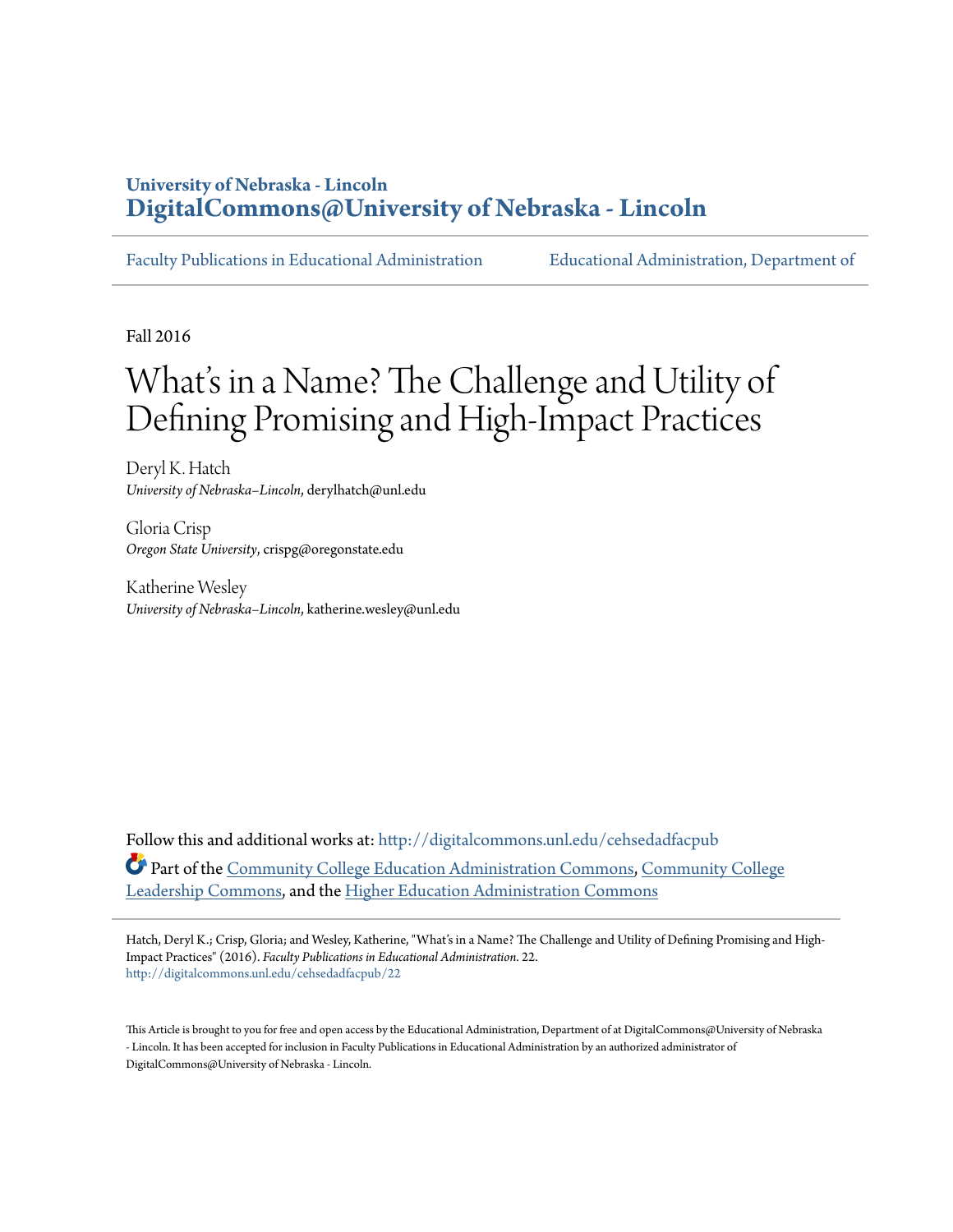

## **What's in a Name? The Challenge and Utility of Defining Promising and High-Impact Practices**

Deryl K. Hatch,<sup>1</sup> Gloria Crisp,<sup>2</sup> and Katherine Wesley<sup>1</sup>

1 University of Nebraska–Lincoln

2 Oregon State University

#### **Abstract**

This chapter reviews multiple complementary and divergent descriptions of practices that have been identified as holding particular promise for high impact on college student success and offers a possible map of practices to illustrate key features and relationships.

In this chapter, we seek to lay groundwork for the remainder of the volume with what should be a straightforward task but in the end was among the more difficult aspects of compiling this volume: identifying and describing high-impact and promising practices. Rather than an exhaustive accounting of the ways practices have been grouped and defined (see Hatch, Chapter 2, for an abbreviated history), we frame our descriptions around what we see as key features that serve to both distinguish and connect practices and offer a map to illustrate these key features and relationships. In describing practices, we bring attention to what we see to be issues and considerations of complementary and divergent definitions for practice, research, and policy.

#### **Issues/Limitations in Defining Programs and Practices**

Defining high-impact practices is challenging because, ultimately, labels can reveal as much as they conceal about what goes into programs and practices (Hatch & Bohlig, 2016) and so we might do well to consider their impactful mechanisms instead (Karp, Chapter 3). The term *high impact* conveys the notion of a known gold standard of best practices when in fact what we call our best may "actually turn out to be none too good or not as good as we can do" (Kay McClenney, personal communication, June, 2010). Additionally, for practitioners and researchers alike, the term *high-impact practices* may inadvertently limit continued exploration of transformative educational practice or how key mechanisms of promising practices can be broadly integrated throughout college (Karp, Chapter 3).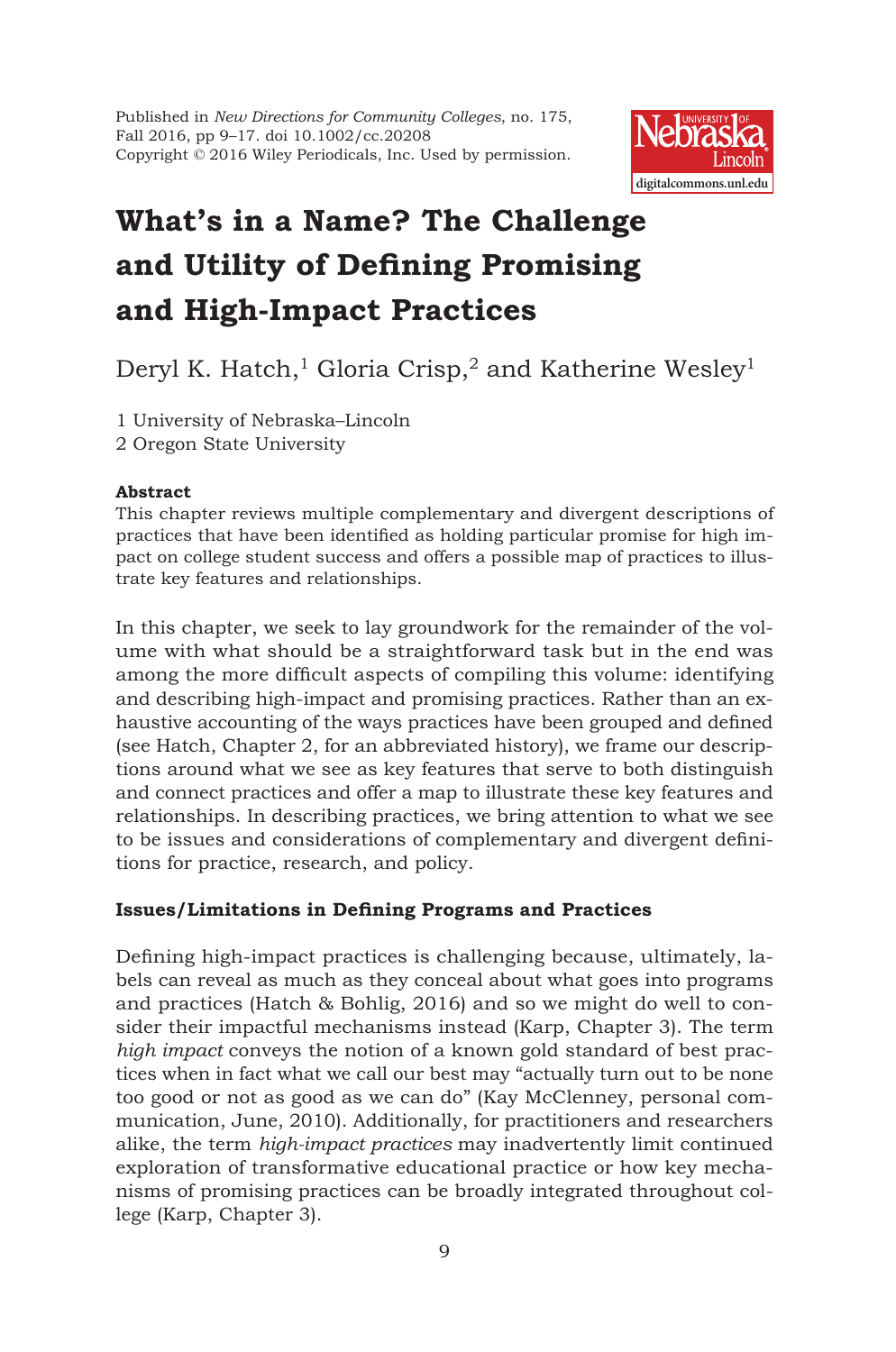For instance, in conversations with instructional administrators, we learned that when implementing such promising practices, focus is typically given to tweaking elements of the practice to address local circumstances. This, in turn, may impede consideration of other possibilities beyond what the label implies and toward key mechanisms that might be broadly integrated throughout the college (Karp, Chapter 3). One example of how practices might be combined outside of programmatic labels is the emerging concept of guided pathways (Jenkins & Cho, 2013) in which multiple resources are brought to bear around a more deliberate and straightforward path to a credential or transfer instead of an overwhelming buffet of options and optional resources. Nonetheless, no matter how practices are designed, naming the ways particular college environments are created is unavoidable because labeling is fundamental to human nature and daily practice. We need working definitions at least as reference points.

#### **Key Dimensions of High-Impact and Promising Practices**

In broad terms, Levin, Cox, Cerven, and Haberler (2010) define educational practices at community colleges as "a specific form or way of organizing the educational experiences of individual students and college employees" (p. 35) and a *promising* instructional program as "one that has demonstrably improved student learning and has closed the achievement gap, as measured by course pass rates, certificate or degree attainment rates, and so forth" (p. 55). In Table 1.1, we bring together and describe practices and programs identified as "high impact" and/or "promising" by the Association of American Colleges & Universities (AAC & U) or the Center for Community College Student Engagement (CCCSE), or both (CCCSE, 2012; Kuh, 2008). We include other practices that have been shown to be positively related to student outcomes—for instance, bridge programs and mentoring (Crisp, 2010; Mitchell, Alozie, & Wathington, 2015)—that are conceptually related to named high-impact practices but not included on some lists. Both AAC & U and CCCSE's lists of programs and practices have shaped much of the recent conversation on student success programs and were therefore important to consider. Although not all of the practices identified by AAC & U may seem immediately relevant to a community college context (for instance, undergraduate research), we feel there may be worth in exploring their potential role in the community college sector as they are premised on means to foster college student success beyond measures of access, persistence, and completion necessary but not sufficient—to "twenty-first-century metrics for student success" including "the knowledge, capabilities, and personal qualities . . . that will enable them to both thrive and contribute in a fast-changing economy and in turbulent, highly demanding global, societal, and often personal contexts" (Schneider, 2008, p. 2). These qualities are certainly equally important for community college students.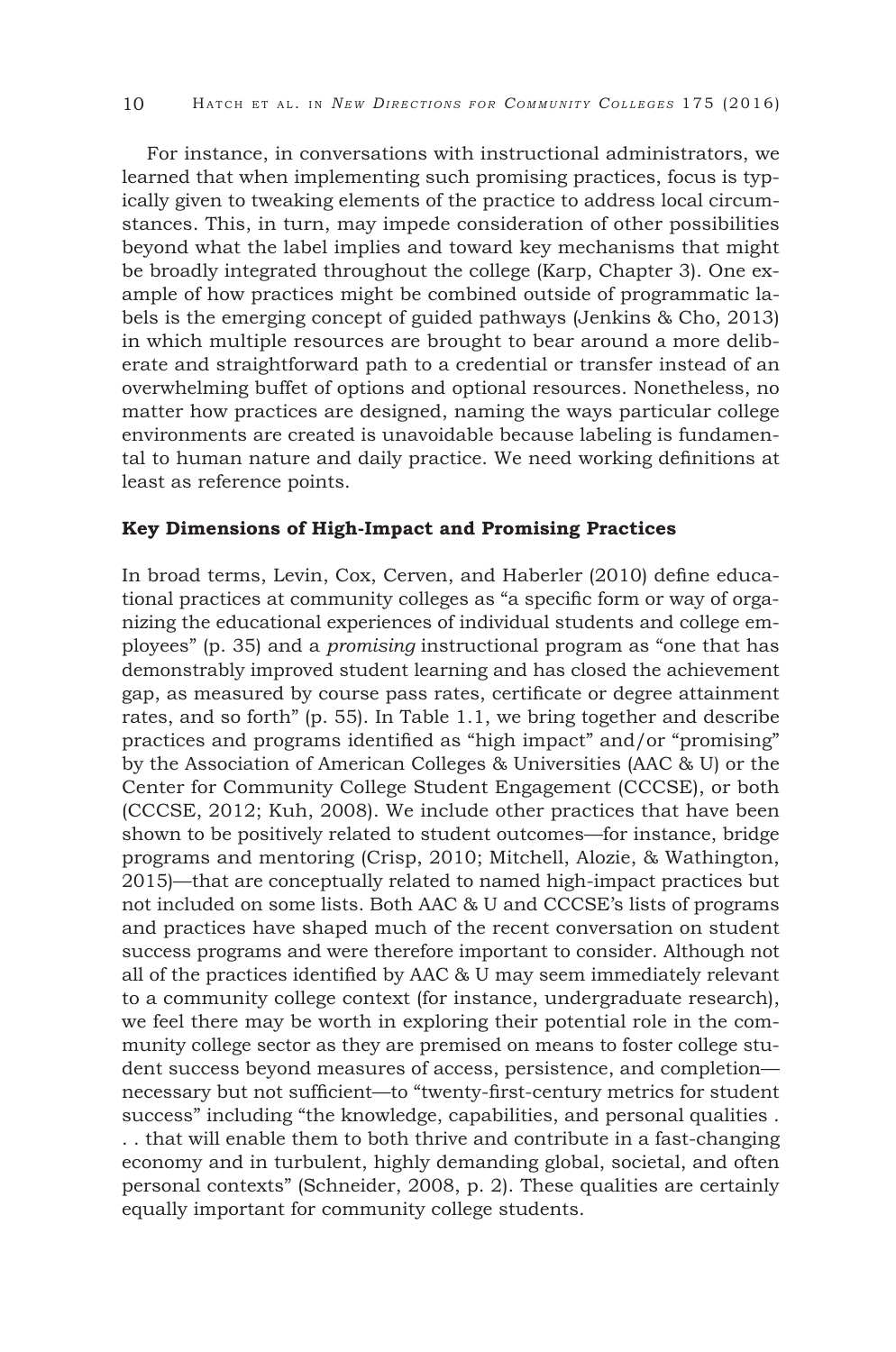In developing practice descriptions (particularly for programmatic interventions) and in identifying overlap and relationships between practices, we considered the following key features and dimensions: (a) purposes/goals, (b) activities and program components/structure, (c) timing/ duration, (d) participants and role of institutional agents, (e) relevant contextual conditions, and (f) expected outcomes.

**Purposes/Goals.** According to Melguizo, Kienzl, and Kosiewicz (2013), the purpose of programs might be categorized as either academic preparation or providing information to students. For example, accelerated remediation, bridge programs, and supplemental instruction are practices most often designed to support students' academic preparation. At the same time, it is not uncommon for practices to be designed with multiple and/ or overlapping purposes and goals. For instance, the purposes or goals of a learning community may include academic preparation and providing various forms of information to support students' transition to college.

**Activities and Program Components/Structure.** The typology of programmatic student success interventions proposed by Hatch and Bohlig (2016) suggests that "what distinguishes programs is not so much differences in their main purpose, but differences in the curricular and programmatic elements used to enact those purposes" (p. 22). For example, learning communities receive a lot of attention for their potential impact and typologies have been created to distinguish nuances among them. Yet, aside from their fundamental characteristic of linked courses, learning communities— at least in the community college setting—often share many of the same curricular features of other first-year seminars and student success courses. Similarly, the emerging trend of corequisite remediation in community colleges often links college-level courses with supplementary coursework or integrates tutoring and supplemental instruction. Arguably, this model is not unlike the design of learning communities more broadly.

**Timing/Duration.** It is notable that many recommended practices are typically provided as early college experiences. CCCSE (2012) characterized several practices as geared toward "planning" and "initiating" for success (p. 8), while recognizing that meaningful improvements to student outcomes require effective practices that are provided throughout students' experiences in college (Bailey & Smith Jaggars, 2015). We concur that several of the practices that prototypically happen early on (e.g., academic planning and goal setting) should be an ongoing process throughout students' experiences. Other practices such as early alert systems, tutoring, class attendance, and service learning have been developed to "sustain success" (CCCSE, 2012, p. 8). Additionally, a few practices such as research and capstone projects naturally occur later in a student's college experience. Among all practices discussed in this issue, the duration varies widely across instances and institutions according to local circumstances.

Participants and Role of Institutional Agents. Naturally, students are the primary participants of interest in programs and practices. Many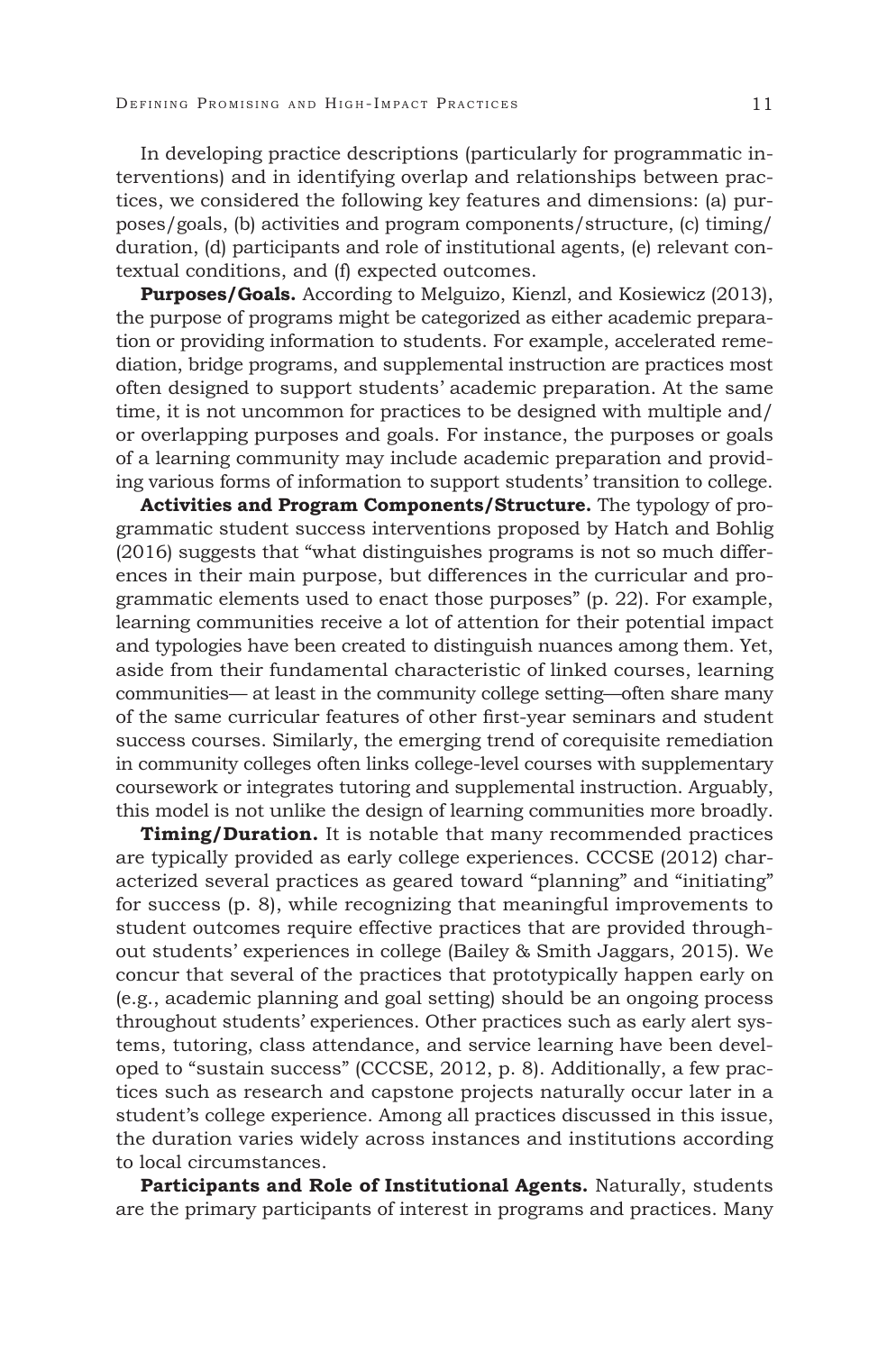practices, such as learning communities and orientation, are often specifically designed for targeted groups of students who are thought to require higher levels of support (Mellow & Heelan, 2008). Various practices often target certain groups of students including those from historically underrepresented and marginalized groups (Finley & McNair, 2013), those who place into developmental coursework, or students who enroll in targeted disciplines such as science, technology, engineering, and math (STEM), to name just a few.

Levin and colleagues (2010) assert that "program practices derive more from people than they do from policies, and promising practices derive especially from the adaptability of those involved with the program, including faculty members, staff members, and administrators" (p. 54). As such, we consider institutional agents to be an important feature in distinguishing and describing promising practices. Whereas some practices may, and often do, rely on a relatively well-defined team of staff, faculty, and administrators (in the case of orientation and first-year seminars, for instance), other practices, such as broad curricular features or practices we categorize as interventions, junctures, policies, and procedures, are typically decentralized and managed by faculty, staff, and administrators in the course of their regular work.

**Relevant Contextual Conditions.** Young and Keup (Chapter 5) emphasize the importance of understanding the features of the educational environment that lead to improved educational outcomes for particular groups of students. Astin (1993) notes that, "in its broadest sense, the environment encompasses everything that happens to a student during the course of an educational program that might conceivably influence the outcomes under consideration. This includes not only the programs, personnel, curricula, teaching practices, and facilities that we consider to be part of any educational program but also the social and institutional climate in which the program operates" (p. 81). Unfortunately, the context or environment surrounding practices is too often not taken into consideration when adopting and adapting practices across contexts. Similarly, current research too often relies on single-institutions studies that limit the comparability of findings across studies (Crisp & Taggart, 2013). Although not well studied or documented, additional contextual conditions such as resources, concurrent practices/programs, connections with the local community, administrative support, and campus culture, among others may perhaps serve to meaningfully characterize practices on community college campuses (Haberler & Levin, 2014).

**Expected Outcomes.** As previously mentioned, AAC & U High- Impact Practices, including undergraduate research, common intellectual experiences, and collaborative assignments, are largely centered around and designed to promote student engagement and learning outcomes. In contrast, CCCSE promising practices are predominantly focused on academic student success outcomes (both intermediary and longitudinal).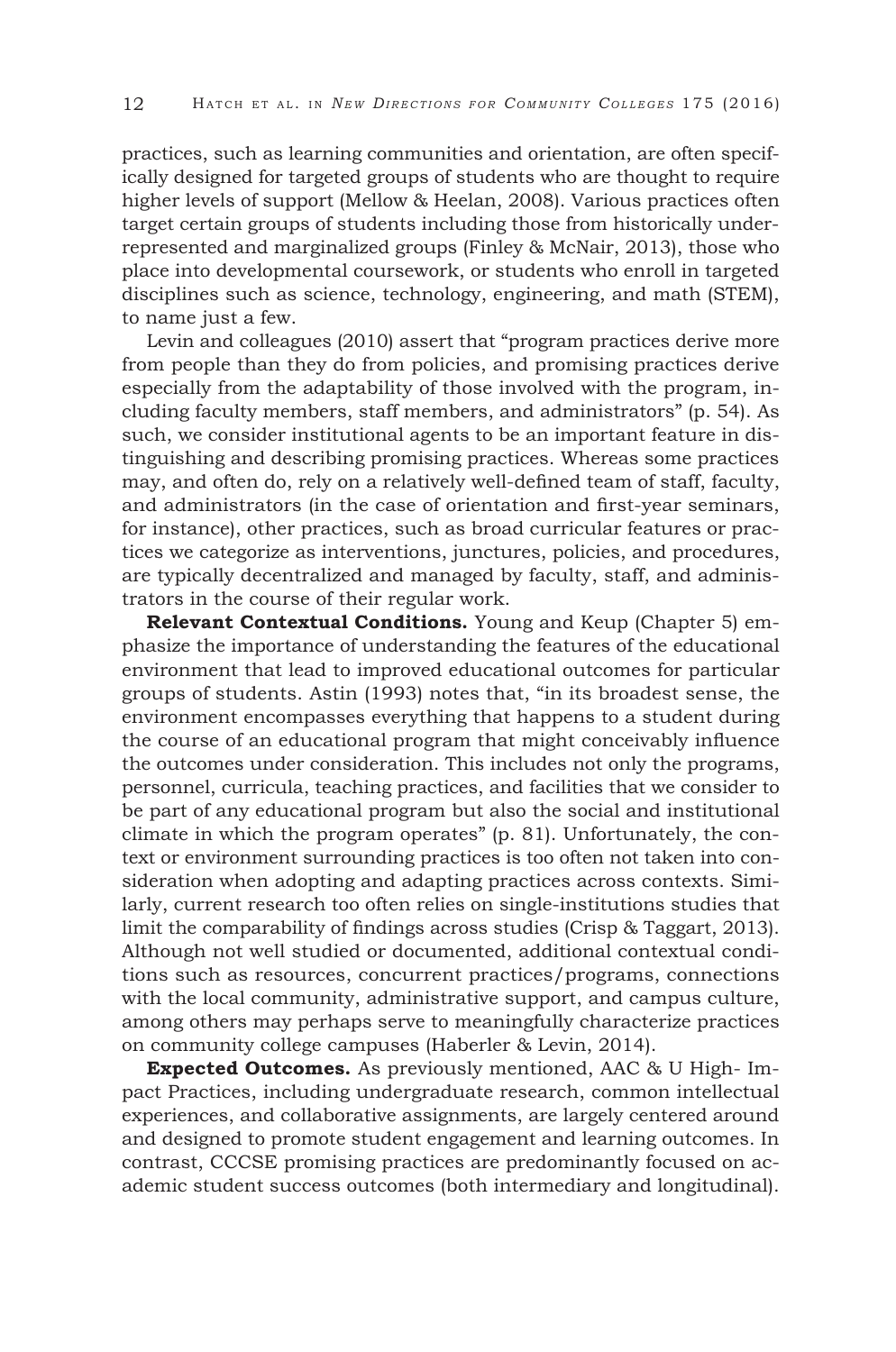For instance, interventions and policies, such as regular class attendance and early alert and intervention, are commonly designed to promote short-term academic outcomes such as within-term retention and class completion whereas other practices, such as goal setting and planning and first-year seminars, may be more focused toward longer-term outcomes (e.g., year-to-year retention and degree completion).

#### **Describing and Mapping High-Impact and Promising Practices**

We offer readers Figure 1 as one way to map recognized practices in terms of at least some of the five features just described. We do not necessarily offer this map as a conceptual framework but rather as a *heuristic* map a visual tool for exploring a wide variety of practices and how their key features or dimensions may distinguish or connect them to each other. The vertical axis in Figure 1.1 represents how practices may be more or less "curricular" in nature and thus reflects an important aspect of a program's purposes and activities. We propose five rough categories of practices along this continuum that we tentatively call (a) programmatic interventions, (b) broad curricular features, (c) support services and ancillary instruction, (d) interventions and junctures, and (e) policies and procedures. In turn, Table 1.1 organizes our descriptions around these five groupings. The horizontal axis in Figure 1.1 reflects the timing/duration of practices, with practices mapped roughly to where they ideally, typically, or prototypically occur. Other features and dimensions of high-impact practices are not mapped but are noted in our descriptions.

Although not exhaustive, and certainly not meant to be mutually exclusive, this list of what may be called *promising* or—pending more



**Figure 1.** Heuristic Map of Proposed Promising and High-Impact Practices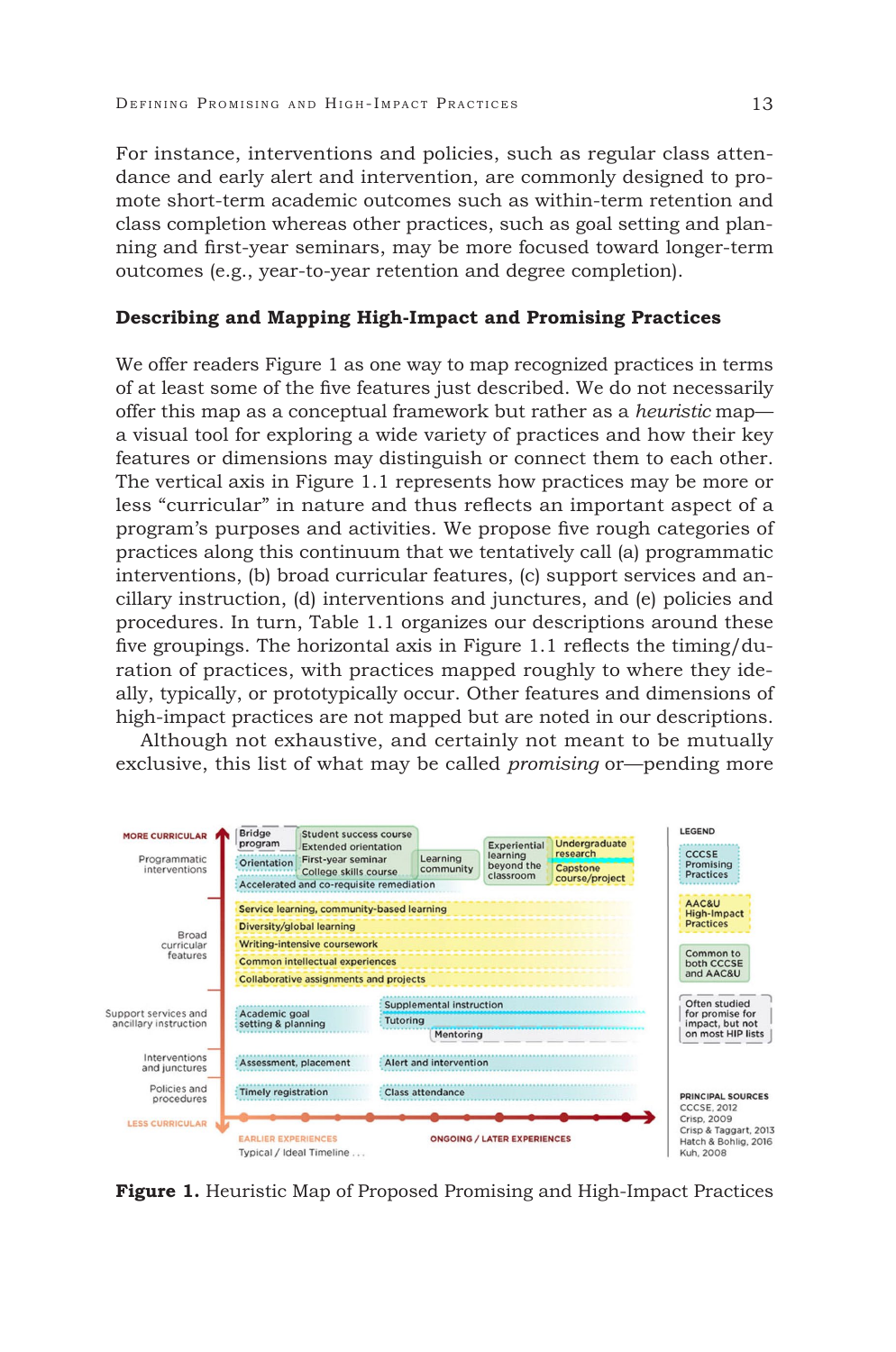| <b>Programs and Practices</b>                                                | Description                                                                                                                                                                                                                                                                                                                                                                                                                          |
|------------------------------------------------------------------------------|--------------------------------------------------------------------------------------------------------------------------------------------------------------------------------------------------------------------------------------------------------------------------------------------------------------------------------------------------------------------------------------------------------------------------------------|
| <b>Programmatic Interventions</b>                                            |                                                                                                                                                                                                                                                                                                                                                                                                                                      |
| First-Year Seminars/Student<br>Success Courses*. <sup>+</sup>                | Designed to provide skills, knowledge, and support networks<br>for successful college-going. Curriculum and structure vary<br>but may include campus information, noncognitive skills,<br>career exploration, and goal setting, among many other<br>learning outcomes. Often tailored for students new to col-<br>lege or other at-risk populations (e.g., first-generation and<br>developmental).                                   |
| Learning Communities*,+                                                      | Designed to engage students in multiple ways and establish aca-<br>demic and social networks. Involves the coenrollment of a co-<br>hort of students into multiple courses that are integrated or<br>linked. May include an integrated and interdisciplinary cur-<br>riculum. The curriculum may share similarities with first-year<br>seminars and student success courses. May or may not target<br>particular groups of students. |
| Orientationt                                                                 | Curriculum varies in length and content ranging from a single<br>meeting for students new to an institution to a full-length<br>credit-bearing course substantively equivalent to first-year<br>seminars and student success courses.                                                                                                                                                                                                |
| <b>Bridge Programs</b>                                                       | Accelerated learning opportunities provided to students the sum-<br>mer prior to entering college. Use a variety of tutoring, work-<br>shops, and classroom instruction, including college skills and<br>knowledge akin to orientation, first-year seminars, and stu-<br>dent success courses.                                                                                                                                       |
| Accelerated and Corequisite<br>Remediation <sup>+</sup>                      | Policies and courses designed to move underprepared students<br>into college-level math or English in an accelerated time<br>frame and/or support these students to successfully com-<br>plete these gateway courses. Formats vary from placement<br>test preparation, self-paced modules, bundled developmen-<br>tal courses, developmental courses paired with college-level<br>courses, or ancillary instruction.                 |
| Experiential Learning Beyond<br>the Classroom (Including<br>Internships)*, + | Experiential learning designed to provide students with practical<br>work experiences.                                                                                                                                                                                                                                                                                                                                               |
| Undergraduate Research*                                                      | Designed to engage students in the process of systematic empir-<br>ical investigation. Most commonly used in science disciplines.<br>In community colleges, increasingly offered in collaboration<br>with 4-year universities.                                                                                                                                                                                                       |
| Capstone Courses/Projects*                                                   | Summative experience required toward the end of an academic<br>program that requires students to synthesize and apply what<br>they have learned. May include a paper, portfolio, exhibit, or<br>other assignment.                                                                                                                                                                                                                    |

**Table 1.** Descriptions of High-Impact and Promising Practices

(*Continued*)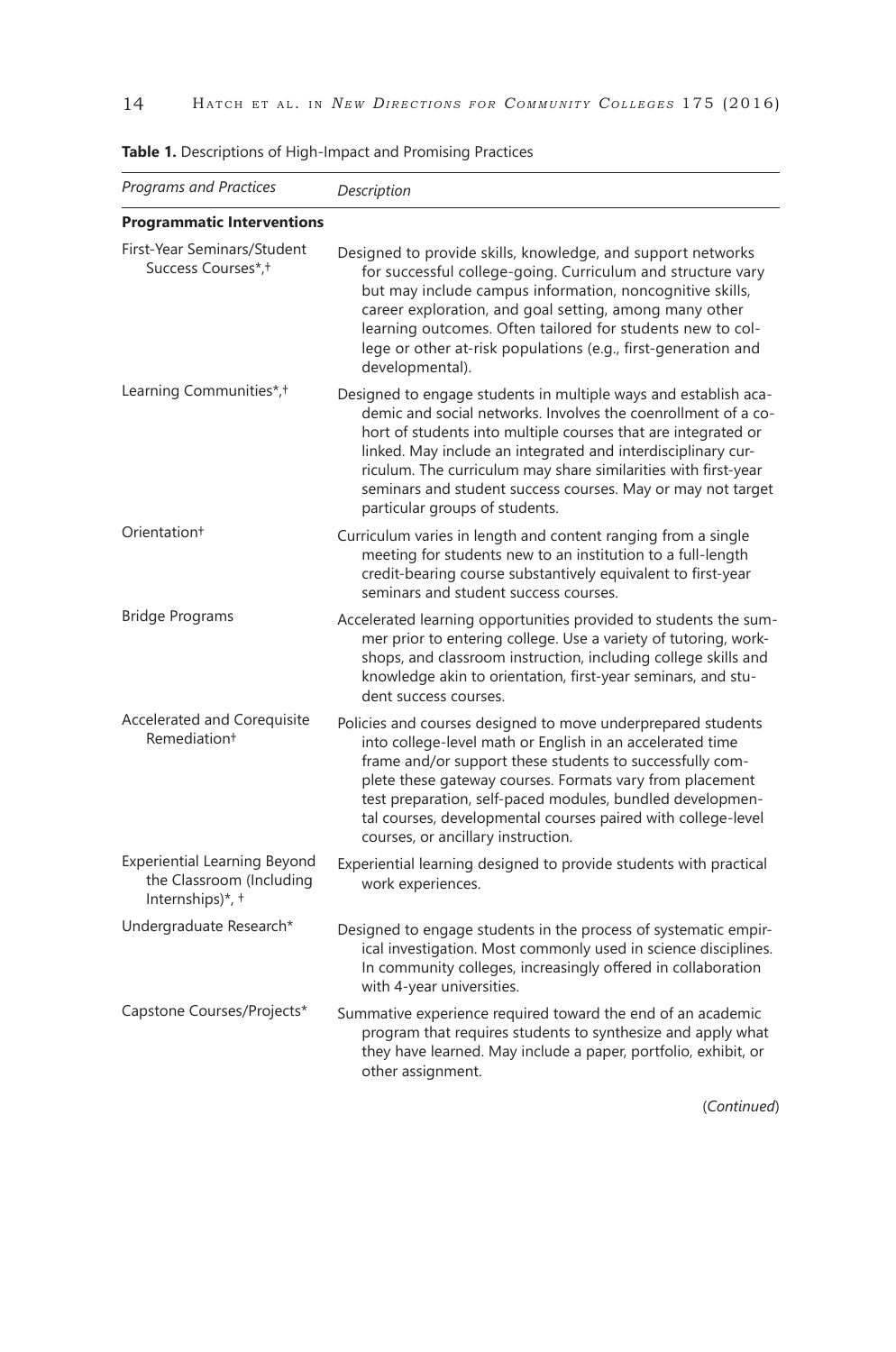#### **Table 1.1 Continued**

| Programs and Practices                            | Description                                                                                                                                                                                                                                                              |
|---------------------------------------------------|--------------------------------------------------------------------------------------------------------------------------------------------------------------------------------------------------------------------------------------------------------------------------|
| <b>Broad Curricular Features</b>                  |                                                                                                                                                                                                                                                                          |
| Service Learning,<br>Community-Based<br>Learning* | Field-based experiential learning strategy that involves community<br>service. Typically part of a formal course. Aimed at promoting<br>self-reflection and civic engagement.                                                                                            |
| Diversity/Global Learning*                        | Class or program designed to assist students in exploring world-<br>views, perspectives, and cultures different from their own.                                                                                                                                          |
| Writing-Intensive<br>Coursework*                  | Coursework that emphasizes writing assignments/projects across<br>the curriculum. Students write for various audiences in different<br>disciplines.                                                                                                                      |
| Common Intellectual<br>Experiences*               | Shared curricular and cocurricular options for students that include<br>participation in a set of required common courses or organized<br>general education program. May center on broad themes, such<br>as technology.                                                  |
| <b>Collaborative Assignments</b><br>and Projects* | Learning approach that teaches students to work together to solve<br>problems and listen and learn from others. May involve activi-<br>ties, such as study groups, cooperative assignments, or team-<br>based learning activities.                                       |
| <b>Support Services and Ancillary Instruction</b> |                                                                                                                                                                                                                                                                          |
| Goal Setting and Planning+                        | Advising experiences that guide students in setting academic goals<br>and appropriate program plans, optimally in light of work, fam-<br>ily, and other demands.                                                                                                         |
| Supplemental Instruction <sup>+</sup>             | A form of tutoring that involves a trained assistant (often a former<br>student who successfully completed the course) providing aca-<br>demic support.                                                                                                                  |
| Tutoring <sup>+</sup>                             | Participation in required or voluntary tutoring services, as recipients<br>and/or providers.                                                                                                                                                                             |
| Mentoring#                                        | Students engage in relationships with mentors on and off-cam-<br>pus that provide various types of support, including academic<br>and subject knowledge support, psychological and emotional<br>support, degree and career support, and the presence of a role<br>model. |
| <b>Interventions and Junctures</b>                |                                                                                                                                                                                                                                                                          |
| Assessment, Placement+                            | Placement preparation and exams to ascertain appropriate level of<br>coursework.                                                                                                                                                                                         |
| Early Alert and Intervention+                     | Active or passive academic warning systems to identify students<br>who need early support.                                                                                                                                                                               |
| <b>Policies and Procedures</b>                    |                                                                                                                                                                                                                                                                          |
| Timely Registration <sup>+</sup>                  | Requiring or encouraging students to enroll in courses prior to the<br>first class meeting.                                                                                                                                                                              |
| Class Attendancet                                 | Attendance policies that encourage students to attend classes on a<br>regular basis throughout the term.                                                                                                                                                                 |

\* High-Impact Educational Practice identified by AAC & U.

† Promising Practice identified by CCCSE.

‡ Forms of mentoring support proposed by Crisp.

§ *Sources*: Bers & Younger, 2014; CCCSE, 2012; Cho & Karp, 2013; Crisp, 2009; Crisp & Taggart, 2013; Hatch & Bohlig, 2016; Jaggars, Hodara, Cho, & Xu, 2014; Karp, Raufman, Efthimiou, & Ritze, 2015; Kuh, 2008; Melguizo, Kienzl, & Kosiewicz, 2013; Mitchell, Alozie, & Wathington, 2015; Taggart & Crisp, 2011; Weiss et al., 2014.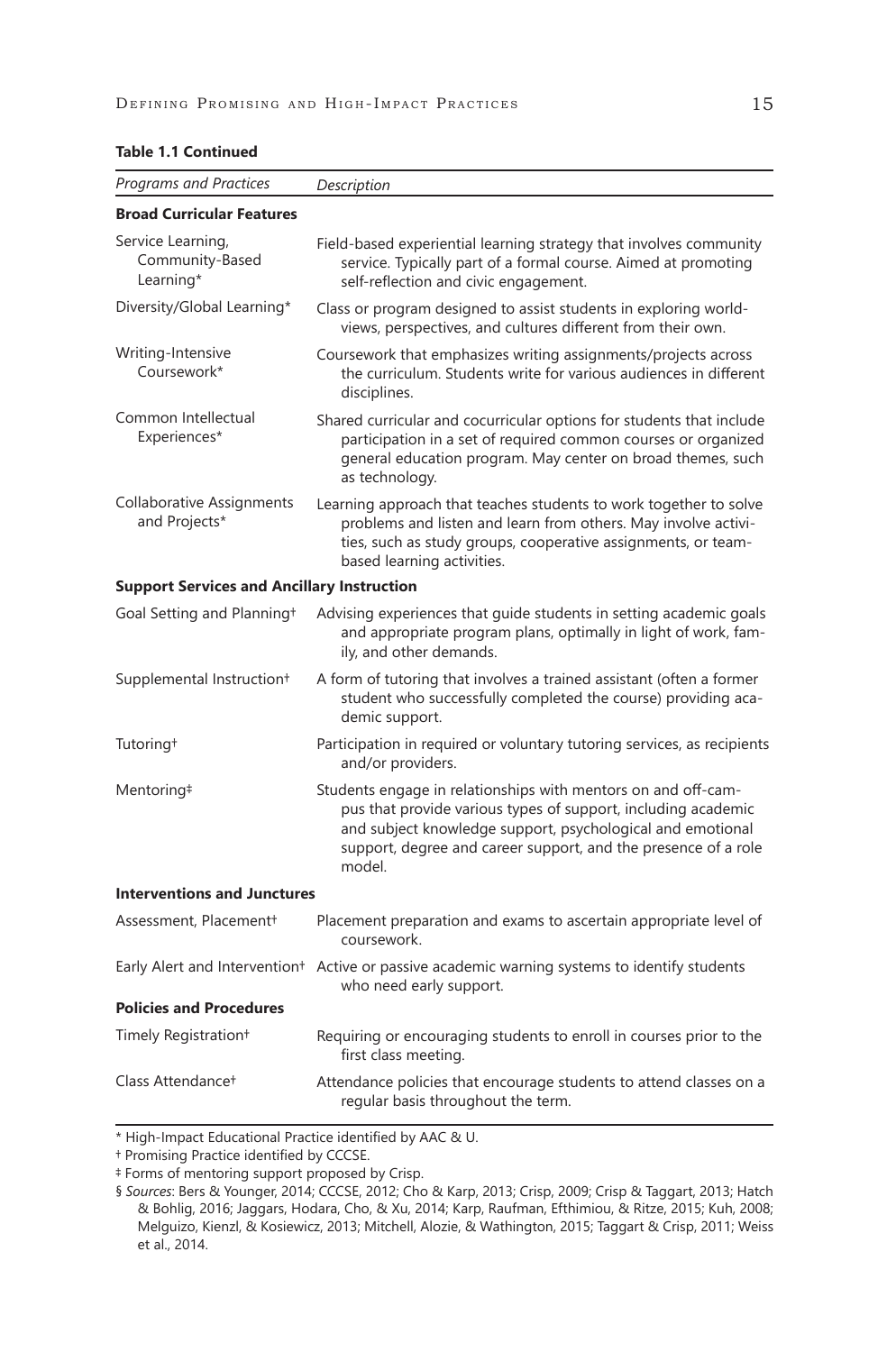evidence in our view—*high-impact practices*, we hope these definitions offer for practitioners in particular an expansive view of practices to potentially adopt, adapt, and assess according to local needs. Instead of a list of distinct practices, we would offer that the idea of *high-impact practices*  is an invitation to continue working to identify and verify which practices are indeed the best to which we can aspire and actually implement given practical limitations. Similarly, for researchers, the term *high-impact practices* proposes a hypothesis to be tested, a call to gather evidence to verify the claim of impact and to explore the experience of individuals and institutions in pursuing them.

#### **References**

- Astin, A. (1993). *What matters in college: Four critical years revisited*. San Francisco, CA: Jossey-Bass.
- Bailey, T. R., & Smith Jaggars, S. (2015). *Redesigning America's community colleges: A clearer path to student success*. Cambridge, MA: Harvard University Press.
- Bers, T., & Younger, D. (2014). The first-year experience in community colleges. In R. D. Padgett (Ed.), *New Directions for Institutional Research: No. 160. Emerging research and practices on first-year students* (pp. 77–93). San Francisco, CA: Jossey-Bass.
- Center for Community College Student Engagement. (2012). *A matter of degrees: Promising practices for community college student success (a first look)*. Austin, TX: The University of Texas at Austin, Community College Leadership Program.
- Cho, S-W., & Karp, M. M. (2013). Student success courses in the community college: Early enrollment and educational outcomes. *Community College Review*, *41*(1), 86– 103.
- Crisp, G. (2009). Conceptualization and initial validation of the College Student Mentoring Scale (CSMS). *Journal of College Student Development*, *50*(2), 177– 194. doi 10.1353/csd.0.0061
- Crisp, G. (2010). The impact of mentoring on community college students' intent to persist. *Review of Higher Education*, *34*(1), 39–60. doi 10.1353/rhe.2010.0003
- Crisp, G., & Taggart, A. (2013). Community college student success programs: A synthesis, critique, and research agenda. *Community College Journal of Research and Practice*, *37*(2), 114–130.
- Finley, A., & McNair, T. (2013). *Assessing underserved students' engagement in high-impact practices*. Washington, DC: Association of American Colleges & Universities. <http://www.aacu.org/assessinghips>
- Haberler, Z., & Levin, J. S. (2014). The four Cs of promising practices in community colleges. *Community College Journal of Research and Practice*, *38*(5), 403– 416. doi 10.1080/10668926.2012.748381
- Hatch, D. K., & Bohlig, E. M. (2016). An empirical typology of the latent programmatic structure of promising practices at community colleges. *Research in Higher Education*, *57*(1), 72–98. doi 10.1007/s11162-015-9379-6
- Jaggars, S. S., Hodara, M., Cho, S-W., & Xu, D. (2014). Three accelerated developmental education programs: Features, student outcomes and implications. *Community College Review*, *43*(1), 3–26.